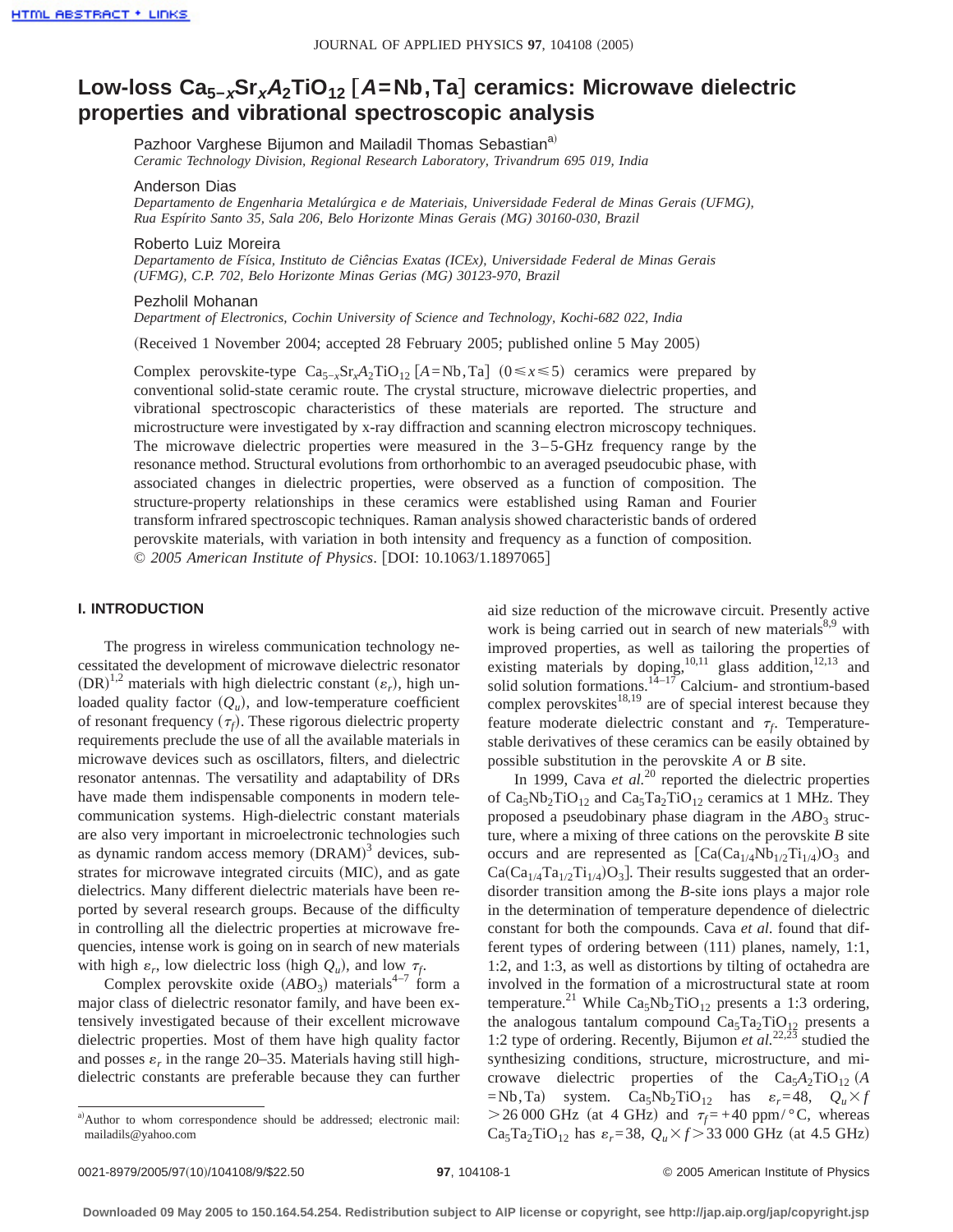and  $\tau_f = +10$  ppm/ $\degree$ C. The material has an orthorhombic structure and belongs to the *Pnma* space group<sup>22</sup> similar to the CaTiO<sub>3</sub> ceramics. Later, Benderski *et al.*<sup>24</sup> made a detailed investigation on the microstructural evolution and phase equilibrium of  $Ca<sub>5</sub>A<sub>2</sub>TiO<sub>12</sub>$  (*A*=Nb,Ta) ceramics and established a phase diagram with five single-phase fields related to each other by different cations. Efforts have been made to tailor the microwave dielectric properties, $25$  especially to attain the temperature compensation of resonant frequency by solid solution formations in the above system, and to reduce its sintering temperature by glass fluxing.<sup>26</sup> This material has also been used to enhance the bandwidth of DR-loaded microstrip patch antennas, $27$  and also find application in the fabrication of wideband dielectric resonator antennas.<sup>28</sup> Calcium-strontium solid solution formation<sup>29–31</sup> in the perovskite *A* site of the dielectric resonator material has attracted much attention because of their interesting structural and dielectric properties. In the present work we report the effect of  $Sr^{2+}$  substitution for  $Ca^{2+}$  in the perovskite *A* site of  $Ca_{5-x}Sr_xA_2TiO_{12}$  (*A*=Nb,Ta) ceramics.

The extreme chemical and structural complexity of the system  $Ca<sub>5</sub>A<sub>2</sub>TiO<sub>12</sub> (A=Nb, Ta)$  indicate that additional studies must be carried out for an improved understanding of structure-property relationship. Also, the introduction of other isovalent metal ion in the system, such as strontium, could modify the structural and dielectric properties of these materials. In this respect, Raman and Fourier transform infrared spectroscopies were employed to investigate the vibrational properties that originated from the gradual substitution of Sr on the perovskite *A* site in place of Ca, as well as its effects on the metal-oxygen stretching/bending vibrations in  $Ca_{5-x}Sr_xA_2TiO_{12}$  (*A*=Nb, Ta) ceramic systems.

# **II. EXPERIMENT**

 $Ca_{5-x}Sr_xNb_2TiO_{12}$  and  $Ca_{5-x}Sr_xTa_2TiO_{12}$  ceramics were prepared by conventional solid-state route. High-purity  $(>99.9\%)$  CaCO<sub>3</sub>, SrCO<sub>3</sub>, TiO<sub>2</sub> (Aldrich Chemical Company Inc., Milwaukee, WI, USA), and  $Ta_2O_5/Nb_2O_5$ (Nuclear Fuel Complex, Hyderabad, India) were used as the starting materials. Stoichiometric amount of the oxides were weighed and ball milled, using zirconia balls in plastic containers and using distilled water as the wetting media, for 24 h. The slurry was dried in a glass bowl, in an oven kept at 90 °C, and the resultant reaction mixture was calcined in the temperature range 1240–1350 °C for 4 h in platinum crucibles. The powder was ground well and mixed with 4-wt % solution of poly(vinyl alcohol), PVA, as the binder. After drying and grounding into fine powder, the materials were then uniaxially pressed into cylindrical disks with 14-mm diameter and about 7-mm height under a pressure of 100 MPa. The ceramic pucks were placed over a platinum plate and sintered in the temperature range 1530–1625 °C for 4 h, with an intermediate firing at 800  $\degree$ C to expel the organic binder. The sintered samples were well polished, and their bulk densities were calculated by the Archimedes method. Structural phases were identified by powder x-ray diffraction  $(XRD)$  technique (Philips X-ray diffractometer, Netherlands) using CuK $\alpha$  radiation. Scanning electron micrographs (SEM S-2400, Hitachi, Japan) were recorded from the surface of sintered thermally etched samples to analyze the microstructure of the ceramics.

The microwave dielectric properties such as dielectric constant, unloaded quality factor, and the temperature coefficient of the resonant frequency were measured by using a HP8510C Vector Network Analyzer attached with a sweep oscillator and reflection transmission test unit.  $Q_u$  was measured using resonance method $^{32}$  by keeping the sample on a quartz spacer kept inside a copper cavity. Electromagnetic energy is fed into the cavity and coupled to the DR through two loop antennas. The  $TE_{01\delta}$  mode, which is least perturbed by the cavity excitations, were used for the  $Q_u$  measurements. For the ceramics studied in the present work, resonance occurred between 3 to 5 GHz. The dielectric constant was measured by the Hakki–Coleman<sup>33</sup> post resonator method, later modified by Courtney.<sup>34</sup> The dielectric constant hence obtained by the Hakki–Colemann method was verified using the cavity method. $32$  In the end-shorted position the sample was heated from room temperature to 80 °C, and the resonant frequency was noted at every 5 °C interval. The temperature variation of resonant frequency of the cylindrical DR can be calculated as

$$
\tau_f = \frac{1}{f_{20}} \left\{ \frac{f_{80} - f_{20}}{60} \right\} \times 10^6 \text{ ppm} / ^{\circ} \text{C},
$$

where *f* is the resonant frequency and the suffixes denote the temperature in °C.

Micro-Raman scattering spectra were recorded using a Horiba/Jobin–Yvon LABRAM-HR spectrometer, equipped with a 1800-grooves/mm diffraction grating, a liquid- $N_2$ -cooled charge coupled device (CCD) detector, and a confocal microscope (100X objective). The experimental resolution was better than 1 cm<sup>-1</sup>. After fitting, the ultimate resolution was 0.2 cm−1. The measurements were carried out in back-scattering geometry at room temperature, using the 632.8-nm line of a helium-neon ion laser (power  $12.5$  mW) as excitation source. A holographic notch filter was used for stray light rejection (Rayleigh scattered light). The sample surfaces of the sintered materials were previously polished to an optical grade in order to improve the ratio of inelastic to elastic scattered light.

Infrared reflectance spectra were recorded in a Fourier transform spectrometer (Bomem DA8-02) equipped with a fixed-angle specular reflectance accessory (external incidence angle of 11.5°). The far-infrared range  $(50–500 \text{ cm}^{-1})$ was studied by using a mercury-arc lamp, a  $6-\mu m$  coated Mylar® hypersplitter and LHe-cooled Si bolometer. In the mid-infrared region  $(500-4000 \text{ cm}^{-1})$  we used a globar source (SiC), a Ge-coated KBr beamsplitter, and a  $LN_2$ -cooled HgCdTe detector. One of the ceramic faces received a thin gold coating, and was used as a "rough" mirror for the reference spectra. This procedure allowed us to improve the reflectivity spectra, because the mirror surface mimics the sample one, which compensates the effects of diffuse reflection at the sample surface. The measurements were performed under low vacuum  $(10^{-3}$  bar) with a typical resolution of 2  $cm^{-1}$ .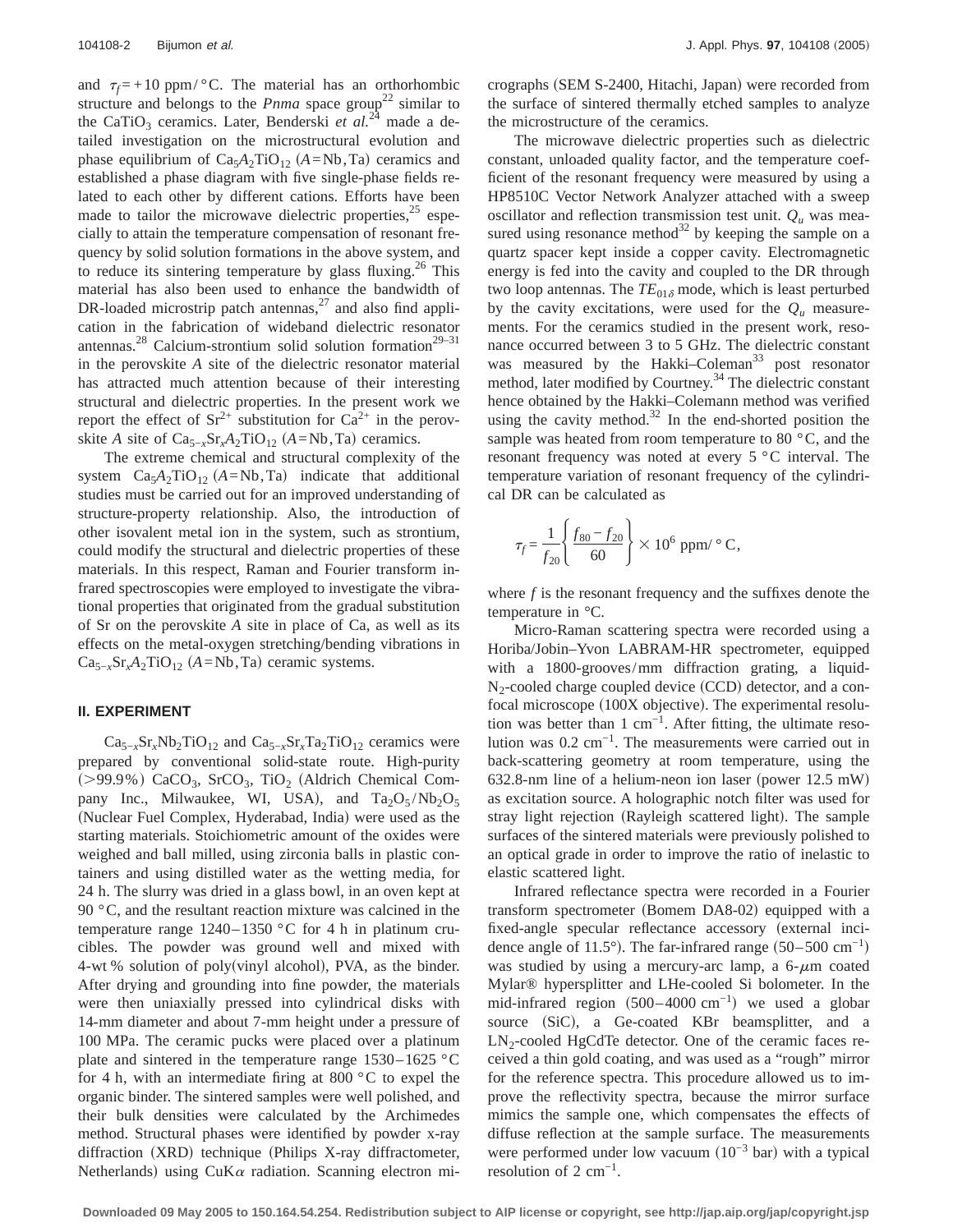

FIG. 1. X-ray diffraction pattern of (a)  $Ca<sub>5</sub>Nb<sub>2</sub>TiO<sub>12</sub>$ , (b)  $Ca<sub>4</sub>SrNb<sub>2</sub>TiO<sub>12</sub>$ , (c)  $Ca_3Sr_2Nb_2TiO_{12}$ , (d)  $Ca_2Sr_3Nb_2TiO_{12}$ , (e)  $CaSr_4Nb_2TiO_{12}$ , and (f)  $Sr_4Nb_2O_9 - SrTiO_3$  ceramics  $(\alpha \rightarrow SrTiO_3, \beta \rightarrow Sr_4Nb_2O_9,$  and  $\gamma$  $\rightarrow$ unidentified peaks).

#### **III. RESULTS AND DISCUSSION**

#### **A. Structural characterization**

The XRD pattern of Ca<sub>5−*x*</sub>Sr<sub>*x*</sub>Nb<sub>2</sub>TiO<sub>12</sub> and  $Ca_{5-x}Sr_{x}Ta_{2}TiO_{12}$  ceramics are shown in Figs. 1 and 2, respectively. The patterns are similar for both Nb- and Tabased ceramics. It is known that  $35$  in a perovskite structure, a bigger cation will occupy the *A* site of the perovskite structure, and hence in the present case, the composi tions can be possibly represented as  $Ca(Ca_{1/4}A_{2/4}Ti_{1/4})O_3$ ,  $Ca_{3/4}Sr_{1/4}(Ca_{1/4}A_{2/4}Ti_{1/4})O_3$ ,  $Ca_{2/4}Sr_{2/4}(Ca_{1/4}A_{2/4}Ti_{1/4})O_3$ ,  $Ca_{1/4}Sr_{3/4}(Ca_{1/4}A_{2/4}Ti_{1/4})O_3$ , and  $Sr(Ca_{1/4}A_{2/4}Ti_{1/4})O_3$  for *x* 



FIG. 2. X-ray diffraction pattern of (a)  $Ca<sub>5</sub>Ta<sub>2</sub>TiO<sub>12</sub>$ , (b)  $Ca<sub>4</sub>SrTa<sub>2</sub>TiO<sub>12</sub>$ , (c)  $Ca_3Sr_2Ta_2TiO_{12}$ , (d)  $Ca_2Sr_3Ta_2TiO_{12}$ , (e)  $CaSr_4Ta_2TiO_{12}$ , and (f)  $Sr_4Ta_2O_9 - SrTiO_3$  ceramics  $(\alpha \rightarrow SrTiO_3, \beta \rightarrow Sr_4Ta_2O_9,$  and  $\gamma$  $\rightarrow$ unidentified peaks).

 $=0, 1, 2, 3,$  and 4, respectively, owing to the onset of the higher ionic radius<sup>36</sup> of  $Sr^{2+}$  compared with that of  $Ca^{2+}$ . The XRD profile of all compositions in the  $Ca_{5-x}Sr_1A_2TiO_{12}$  (A  $=$ Nb,Ta) system were indexed based on the complex perovskite structure. However, it should be noted that XRD analysis alone is not enough to confirm *A*- or *B*-site substitution in the perovskite structure.

 $Ca<sub>5</sub>A<sub>2</sub>Ti<sub>1</sub>O<sub>12</sub>$  and  $Ca<sub>4</sub>SrA<sub>2</sub>TiO<sub>12</sub>$  (*A*=Nb, Ta) have orthorhombic structures, with four formula units in the primitive cell and a regular alternation of *B*-site ions along the *a*, *b*, and *c* axes. Hence, the XRD patterns in Figs. 1 and 2 for the compositions with  $x=0$  and 1 have been indexed based on the orthorhombic *Pnma* symmetry.<sup>22</sup> The compositions with  $x=2$  to 4, Figs. 1(c)–1(e) and 2(c)–2(e), presented an averaged cubic double-perovskite<sup>37</sup>  $AA'(BB'B'')O_3$ -type structure, with an occupancy of two cations in the *A* site (Ca, Sr

**Downloaded 09 May 2005 to 150.164.54.254. Redistribution subject to AIP license or copyright, see http://jap.aip.org/jap/copyright.jsp**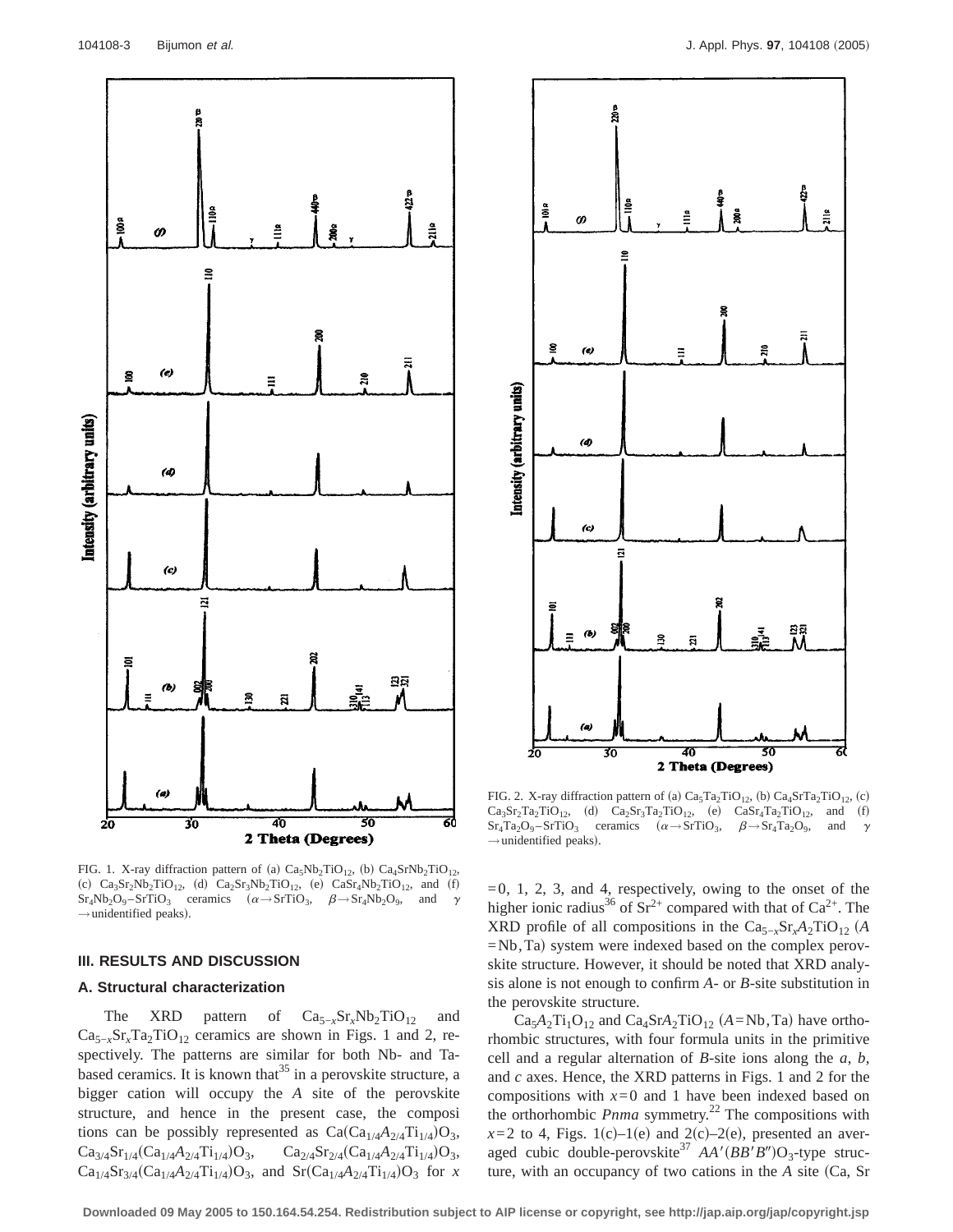TABLE I. Synthesizing conditions, lattice parameters, cell volume, density, and tolerance factor of Ca<sub>5</sub><sub>*x*</sub>Sr<sub>x</sub>Nb<sub>2</sub>TiO<sub>12</sub> ( $0 \le x \le 4$ ) and Sr<sub>4</sub>Nb<sub>2</sub>O<sub>9</sub>–SrTiO<sub>3</sub> ceramics.

|                  | Calcination                 | Sintering                   | Structure                                        | Lattice parameters<br>(A)<br>Standard deviation<br>$SD = \pm 0.0002$ Å |          |                             | Cell                | Theoretical           |                 | Tolerance     |
|------------------|-----------------------------|-----------------------------|--------------------------------------------------|------------------------------------------------------------------------|----------|-----------------------------|---------------------|-----------------------|-----------------|---------------|
| $\boldsymbol{x}$ | temperature<br>$(^\circ C)$ | temperature<br>$(^\circ C)$ | of the unit<br>cell                              | $\boldsymbol{a}$                                                       | b        | $\mathcal{C}_{\mathcal{C}}$ | volume<br>$(\AA^3)$ | density<br>$(g/cm^3)$ | $\%$<br>Density | factor<br>(t) |
| $\theta$         | 1350                        | 1550                        | Orthorhombic                                     | 5.5104                                                                 | 7.9079   | 5.6880                      | 247.858.5           | 4.19                  | 96.42           | 0.9189        |
|                  | 1300                        | 1550                        | Orthorhombic                                     | 5.5335                                                                 | 7.9069   | 5.6962                      | 249.2248            | 4.29                  | 96.41           | 0.9273        |
| 2                | 1275                        | 1540                        | Pseudocubic                                      | 3.9741                                                                 | $\cdots$ | $\cdots$                    | 251.0512            | 4.77                  | 96.70           | 0.9357        |
| 3                | 1275                        | 1530                        | Pseudocubic                                      | 4.0240                                                                 | .        | .                           | 260.6412            | 4.91                  | 96.21           | 0.944 1       |
| 4                | 1260                        | 1530                        | Pseudocubic                                      | 4.043 6                                                                | $\cdots$ | $\cdots$                    | 264.1157            | 5.13                  | 98.66           | 0.9525        |
| 5                | 1240                        | 1550                        | Mixture<br>$(Sr_4Nb_2O_9-$<br>SrTiO <sub>3</sub> | a                                                                      | a        | a                           | a                   | a                     | a               | a             |

<sup>a</sup>Could not be calculated because of the mixed-phase nature.

for  $x=2$  and 3; and Sr for  $x=4$ ) and three cations in the *B* site  $(Ca, Nb/Ta, Ti)$ . In order to obtain their structural parameters, their main reflections were indexed, comparing with the XRD profile of  $Ba(Zn_{1/3}Nb_{2/3})O_3$  (ICDD File 17–182). For  $x=2$  to 4, the XRD profiles consist of strong peaks characteristics of the primitive *Pm*3*m* cubic perovskite, together with extra lines arising from superlattice reflections. However, XRD patterns are not accurate enough to assure that a structural phase transition from *Pnma* to *Pm*3*m* takes place when *x* varies from 1 to 2 in both  $Ca_{5-x}Sr_xNb_2TiO_{12}$  and  $Ca_{5-x}Sr_{x}Ta_{2}TiO_{12}$  ceramics. Indeed, as we can observe in Figs. 1(c) and 2(c) (both for  $x=2$ ), the (123) and (321) orthorhombic peaks are still present in the diffractograms, but they became too close. A similar effect can be observed for the orthorhombic  $(200)$  and  $(002)$  peaks that merge with the  $(121)$  peak into the experimental resolution. For higher *x* values  $(x=3$  and 4), x-ray diffractometry is no longer able to distinguish between a true cubic structure and a pseudocubic one, where the orthorhombic ferroelastic distortion became too small. This difficulty could be overcome by the study of the local symmetries by spectroscopic techniques, as it will be shown in the corresponding sections below. With the introduction of larger  $Sr^{2+}$  ions, the anisotropic cell expansion decreases the differences between the lattice parameters and the structure evolves from a clear orthorhombic to a pseudocubic structure, but the space group remains *Pnma*. The effect of the radius of the substituted cation is still more important for  $x=5$ . Indeed,  $Sr^{2+}$  is too large to enter into the *B* site of the perovskite structure, so that this structure is not formed. Instead, a mixture of  $Sr_4A_2O_9$   $(A=Nb, Ta)$  (ICDD File 48–558) and  $SrTiO<sub>3</sub>$  (ICDD File 35–734) is formed, as it is evident from Figs. 1 and 2. The synthesizing conditions, and a summary of lattice parameters, cell volume, density, and tolerance factor of  $Ca_{5-x}Sr_xA_2TiO_{12}$  (0≤*x*≤4) and  $Sr_4A_2O_9 - SrTiO_3$  ceramics are given in Tables I and II, respectively, for *A*=Nb and Ta.

It is evident from the tables that the substitution of Sr for Ca in the perovskite *A* site increases the lattice parameters and cell volume. We remark that for  $x=2$ , 3, and 4 the superstructure volumes were calculated into the cubic perovskite framework, for which the atomicity is  $Z=1$ , whereas for the orthorhombic group  $Z=4$ . Hence, to be in line with the cell volume of orthorhombic structures, the unit cell volumes of the pseudocubic structures were multiplied by 4. In

TABLE II. Synthesizing conditions, lattice parameters, cell volume, density, and tolerance factor of Ca<sub>5−*x*</sub>Sr<sub>x</sub>Ta<sub>2</sub>TiO<sub>12</sub> ( $0 \le x \le 4$ ) and Sr<sub>4</sub>Ta<sub>2</sub>O<sub>9</sub>−SrTiO<sub>3</sub> ceramics.

|                     | Calcination                 | Sintering                   | Structure                                         | Lattice parameters<br>(Ă)<br>Standard deviation<br>$SD = \pm 0.0002$ Å |          |                  | Cell                | Theoretical           |                 | Tolerance     |
|---------------------|-----------------------------|-----------------------------|---------------------------------------------------|------------------------------------------------------------------------|----------|------------------|---------------------|-----------------------|-----------------|---------------|
| $\boldsymbol{\chi}$ | temperature<br>$(^\circ C)$ | temperature<br>$(^\circ C)$ | of the unit<br>cell                               | $\boldsymbol{a}$                                                       | b        | $\boldsymbol{c}$ | volume<br>$(\AA^3)$ | density<br>$(g/cm^3)$ | $\%$<br>Density | factor<br>(t) |
| $\theta$            | 1350                        | 1625                        | Orthorhombic                                      | 5.5022                                                                 | 7.893 1  | 5.668.5          | 246.1796            | 5.41                  | 97.22           | 0.9189        |
|                     | 1300                        | 1625                        | Orthorhombic                                      | 5.5889                                                                 | 7.9577   | 5.6688           | 252.1216            | 5.60                  | 97.39           | 0.9273        |
| 2                   | 1300                        | 1600                        | Pseudocubic                                       | 3.990 6                                                                | $\cdots$ | $\cdots$         | 254.1966            | 5.86                  | 96.76           | 0.9357        |
| 3                   | 1250                        | 1575                        | Pseudocubic                                       | 4.014 6                                                                | $\cdots$ | $\cdots$         | 258.8156            | 6.06                  | 96.53           | 0.9441        |
| 4                   | 1250                        | 1550                        | Pseudocubic                                       | 4.0449                                                                 | $\cdots$ | $\cdots$         | 264.7244            | 6.23                  | 98.59           | 0.9525        |
| 5                   | 1275                        | 1560                        | Mixture<br>$(Sr_4Ta_2O_9 -$<br>SrTiO <sub>3</sub> | a                                                                      | a        | a                | a                   | a                     | a               | a             |

<sup>a</sup>Could not be calculated because of the mixed-phase nature.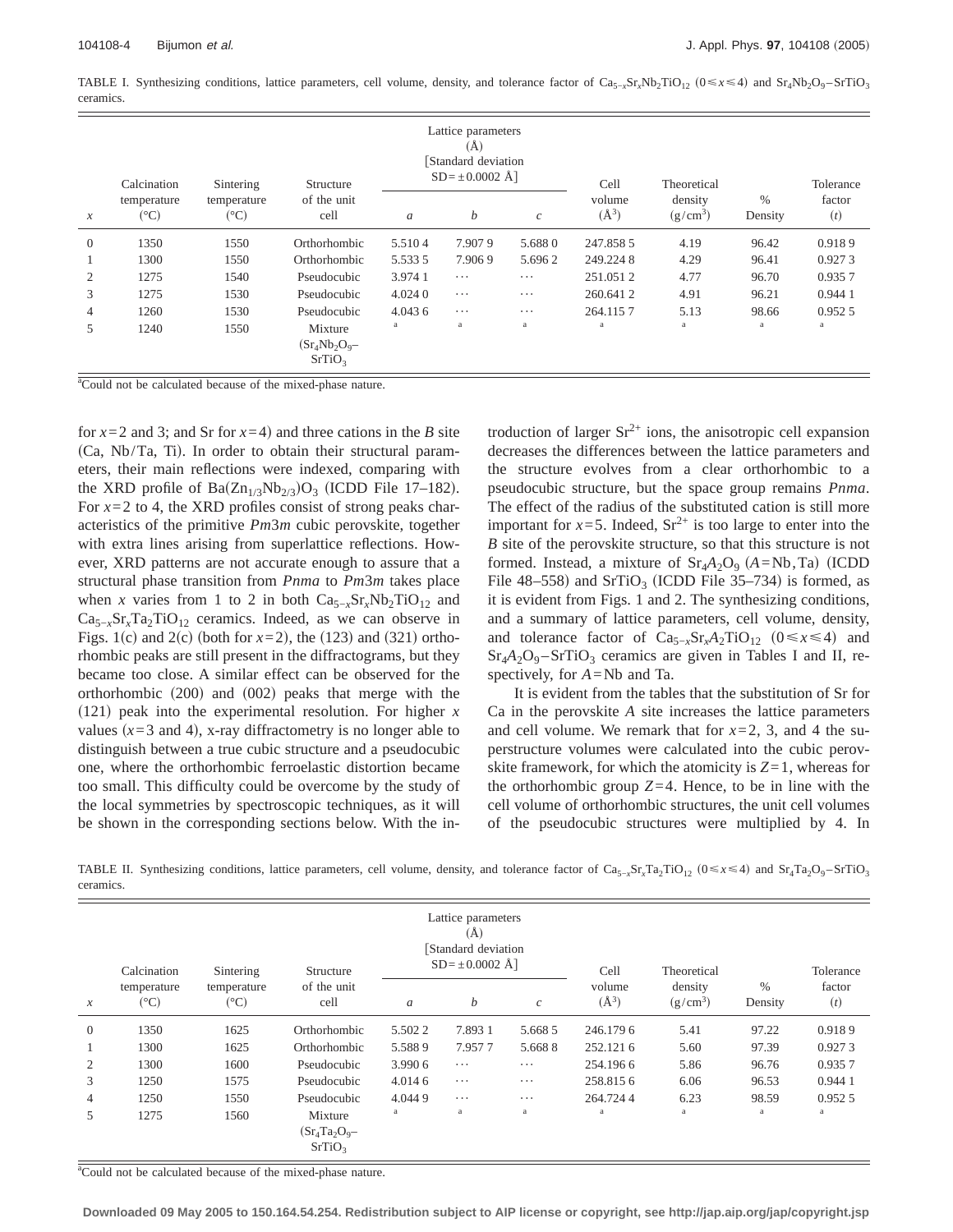

FIG. 3. SEM pictures of (a)  $Ca<sub>5</sub>Nb<sub>2</sub>TiO<sub>12</sub>$ , (b)  $Ca<sub>3</sub>Sr<sub>2</sub>Ta<sub>2</sub>TiO<sub>12</sub>$ , (c)  $Casr_4Nb_2TiO_{12}$ , (d)  $Casr_4Ta_2TiO_{12}$ , (e)  $Sr_4Nb_2O_9-SrTiO_3$ , and (f)  $Sr_4Ta_2O_9 - SrTiO_3$  ceramics.

 $Ca_{5-x}Sr_xNb_2TiO_{12}$  ceramics the theoretical density varies from 4.19 to 5.13  $g/cm<sup>3</sup>$  as *x* changes from 0 to 4, and the experimental density reaches more than 97% of the theoretical value.  $Ca_{5-x}Sr_xTa_2TiO_{12}$  has also an experimental density of about 97%, where the theoretical density varies from 5.41 to 6.23  $g/cm<sup>3</sup>$  as *x* takes the value from 0 to 4. The increase in density with *x* is quite expected, as the molecular weight of Sr is higher than that of Ca. The tolerance factor *t*, <sup>38</sup> which is a measure of the symmetry of the perovskite structure, is calculated for the investigated ceramic systems using the relation

$$
t = \frac{R_{\rm O} + [R_{\rm Ca}(4-x)/4] + (R_{\rm Sr}x/4)}{\sqrt{2}[R_{\rm O} + (0.25R_{\rm Ca} + 0.50R_{\rm Nb/Ta} + 0.25R_{\rm Ti})]},
$$

where *R* denotes the radius of corresponding cations occupying the appropriate perovskite sites. The increase in average *A*-site ionic radius is associated with enhancement in tolerance factor, and the symmetry approaches cubic when  $t \rightarrow 1$ (theoretically). From Tables I and II it is clear that with the increase of strontium content the tolerance factor increases and approaches unity.

#### **B. Microstructural analysis**

SEM micrographs of polished and thermally etched surfaces of the sintered samples are shown in Fig. 3. Size and shape of the grains vary with the concentration of  $Sr^{2+}$  content, and presents a uniform distribution in all cases. In Fig. 3(a) the surface morphology of the  $Ca<sub>5</sub>Nb<sub>2</sub>TiO<sub>12</sub>$  ceramics sintered at 1550 °C is shown, which has an average grain size of 6–7  $\mu$ m. Figures 3(b)–3(d) depict the microstructure of  $Ca_3Sr_2Ta_2TiO_{12}$ ,  $CaSr_4Nb_2TiO_{12}$ , and  $CaSr_4Ta_2TiO_{12}$  ceramics, respectively.

It is evident from the figures that their average grain size is about  $1-2 \mu m$ , which is much less than that of  $Ca<sub>5</sub>Nb<sub>2</sub>TiO<sub>12</sub>$  ceramics [see Fig. 3(a)]. This implies that the substitution of  $Sr^{2+}$  with  $Ca^{2+}$  improves the sinterability and enhances densification (see Tables I and II). A pronounced difference in microstructure is not observed between the

samples shown in Fig. 3(a) and those in Figs. 3(b)–3(d). However, in Figs.  $3(a)-3(d)$ , no secondary phases can be observed in any specimen, and complete solid solution of the complex perovskite phase was confirmed for  $x=0$  to 4. Figures  $3(e)$  and  $3(f)$  show nonuniform microstructure, with pores in the grain boundaries. The complete substitution of  $Sr^{2+}$  in place of Ca<sup>2+</sup> ions in Ca<sub>5</sub> $A_2TiO_{12}$  (*A*=Nb,Ta) results in the formation of a mixture phase, as is evident from the presence of two distinct types of grains  $\left[ \text{Sr}_4\text{A}_2\text{O}_9 \right]$  *A*  $=$ Nb,Ta) and SrTiO<sub>3</sub> in Figs. 3(e) and 3(f). The similarity between microstructural evolution in niobium- and tantalumbased specimens are quite evident by comparing Figs.  $3(c)$ and  $3(d)$  with  $3(e)$  and  $3(f)$ . In all the cases the SEM pictures are in good agreement with the structural analysis using XRD.

#### **C. Microwave dielectric properties**

The microwave dielectric properties of  $Ca_{5-x}Sr_xNb_2TiO_{12}$  ceramics with different mole fractions of strontium content are given in Fig. 4. The quality factor varies from  $26\,000$  GHz (at 4 GHz) to 6000 GHz (at 3 GHz) when *x* changes from 0 to 3.  $Q_u \times f$  increases abruptly to 11 000 GHz for  $x=4$ . In Ca<sub>5-*x*</sub>Sr<sub>*x*</sub>Nb<sub>2</sub>TiO<sub>12</sub> ceramics, when  $x=0$  and  $x=4$  the perovskite *A* site is completely occupied by either Ca (for  $x=0$ ) or Sr (for  $x=4$ ) ions and has higher  $Q_u$  $\times f$  compared to other compositions from  $x=1$  to 3, where partial occupancy of Ca and Sr ions takes place in the perovskite *A* site (double perovskite structure).

Moreover, it is evident from Fig. 4 that the quality factor is higher for  $x=0$  than that of  $x=4$ . The replacement of the larger Sr ion with the comparatively smaller Ca ions in the perovskite *A* site leads to distortions in the unit cell, and hence structural phase transition occurs, which causes the reduction of the quality factor for  $Sr(Ca_{1/4}A_{2/4}Ti_{1/4})O_3$  (A =Nb,Ta) ceramics compared with  $Ca(Ca_{1/4}A_{2/4}Ti_{1/4})O_3$  (A  $=Nb$ , Ta). For all other compositions  $(x=1, 2, \text{ and } 3)$ , the structural transformations due to the substitution reaction reduces the quality factor. For  $x=5$  the multiphase compound which is a mixture of  $Sr_4Nb_2O_9$  and  $SrTiO_3$  was formed, and it did not resonate. The dielectric constant and  $\tau_f$  of  $Ca_{5-x}Sr_xNb_2TiO_{12}$  increases with strontium content. It is quite expected as the dielectric polarisability of Sr is higher than that of Ca.<sup>39</sup> The microwave dielectric properties of Ca<sub>5−*x*</sub>Sr<sub>*x*</sub>Ta<sub>2</sub>TiO<sub>12</sub> (0≤*x*≤4) are shown in Fig. 5.

The quality factor gradually decreases from  $x=0$  to  $x = 0$ =3, and then increases for  $x=4$ .  $Q_u \times f$  changes from 33 000 GHz (at 5 GHz) to 8500 GHz (at 4 GHz) and reaches 16 000 GHz (at  $3.8$  GHz) for  $x=4$ , i.e.,  $Sr(Ca_{1/4}Ta_{2/4}Ti_{1/4})O_3$ . The behavior is similar to that exhibited by their niobium analogue. The  $\varepsilon_r$  varies from 38 to 46 as *x* changes from 0 to 4, and  $\tau_f$  shifts to the more positive side and reaches 21 ppm/ $\degree$ C for *x*=4. The properties like cell volume, density, tolerance factor,  $\varepsilon_r$ , and  $\tau_f$  show linear variations with *x*, whereas  $Q_u \times f$  decreases from  $x=0$  to *x*  $=$ 3, and then increases for  $x=4$ . In this case also compositions with single occupancy of the perovskite *A* site either by Ca (for  $x=0$ ) or Sr (for  $x=4$ ) show higher  $Q_u$  compared to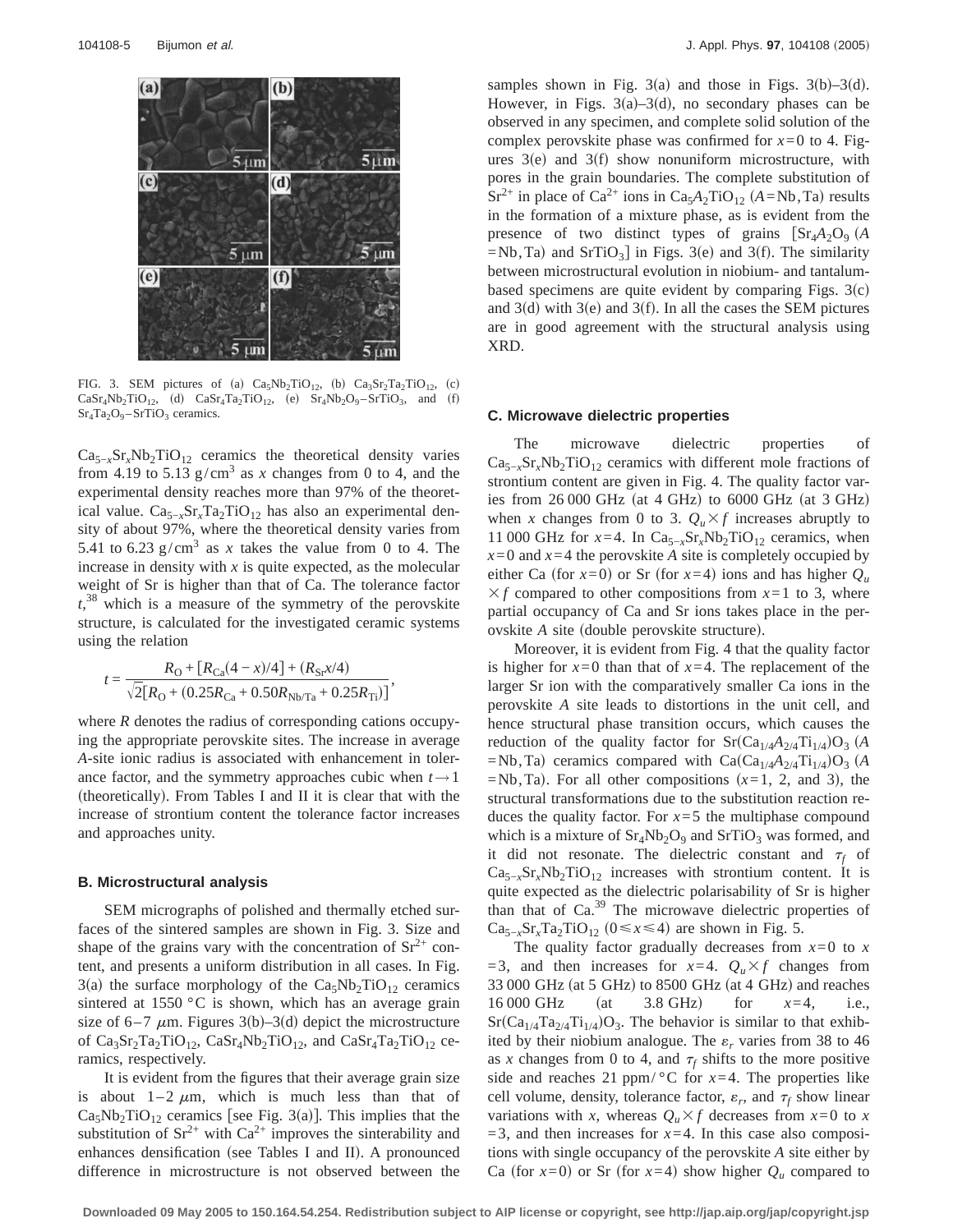

FIG. 4. Variation of microwave dielectric properties of Ca<sub>5−*x*</sub>Sr<sub>*x*</sub>Nb<sub>2</sub>TiO<sub>12</sub>  $(0 \le x \le 4)$  ceramics with mole fraction of Sr content.

other compositions  $(x=1 \text{ to } 3)$ , where coexistence of the above-mentioned cations takes place in the *A* site.

## **D. Raman spectroscopic studies**

Figures 6 and 7 present the Raman spectra for  $Ca_{5-x}Sr_xNb_2TiO_{12}$  and  $Ca_{5-x}Sr_xTa_2TiO_{12}$  ( $0 \le x \le 5$ ) microwave ceramics, with isovalent cation substitution on the *A* site. In both figures with  $x=0$ , the spectra can be interpreted as a combination of the typical Raman spectra of the end members  $CaTiO<sub>3</sub>$  and  $Ca<sub>4</sub>Nb<sub>2</sub>O<sub>9</sub>$  or  $Ca<sub>4</sub>Ta<sub>2</sub>O<sub>9</sub>$ . Here, we have characteristic bands of *A* sites occupied by Ca  $(117–123 \text{ cm}^{-1})$  and a complex set of bands related to the *B* sites, which present an average  $Ca_{1/4}Nb_{1/2}Ti_{1/4}$  and  $Ca_{1/4}Ta_{1/2}Ti_{1/4}$  occupancy. The broad band observed at 640 cm−1 can be assigned to the *B*-O symmetric stretching



FIG. 5. Variation of microwave dielectric properties of Ca<sub>5−*x*</sub>Sr<sub>*x*</sub>Ta<sub>2</sub>TiO<sub>12</sub>  $(0 \le x \le 4)$  ceramics with mole fraction of Sr content.



FIG. 6. Raman results of Ca<sub>5−*x*</sub>Sr<sub>*x*</sub>Nb<sub>2</sub>TiO<sub>12</sub> complex perovskites, with isovalent substitution of Sr for Ca.

**Downloaded 09 May 2005 to 150.164.54.254. Redistribution subject to AIP license or copyright, see http://jap.aip.org/jap/copyright.jsp**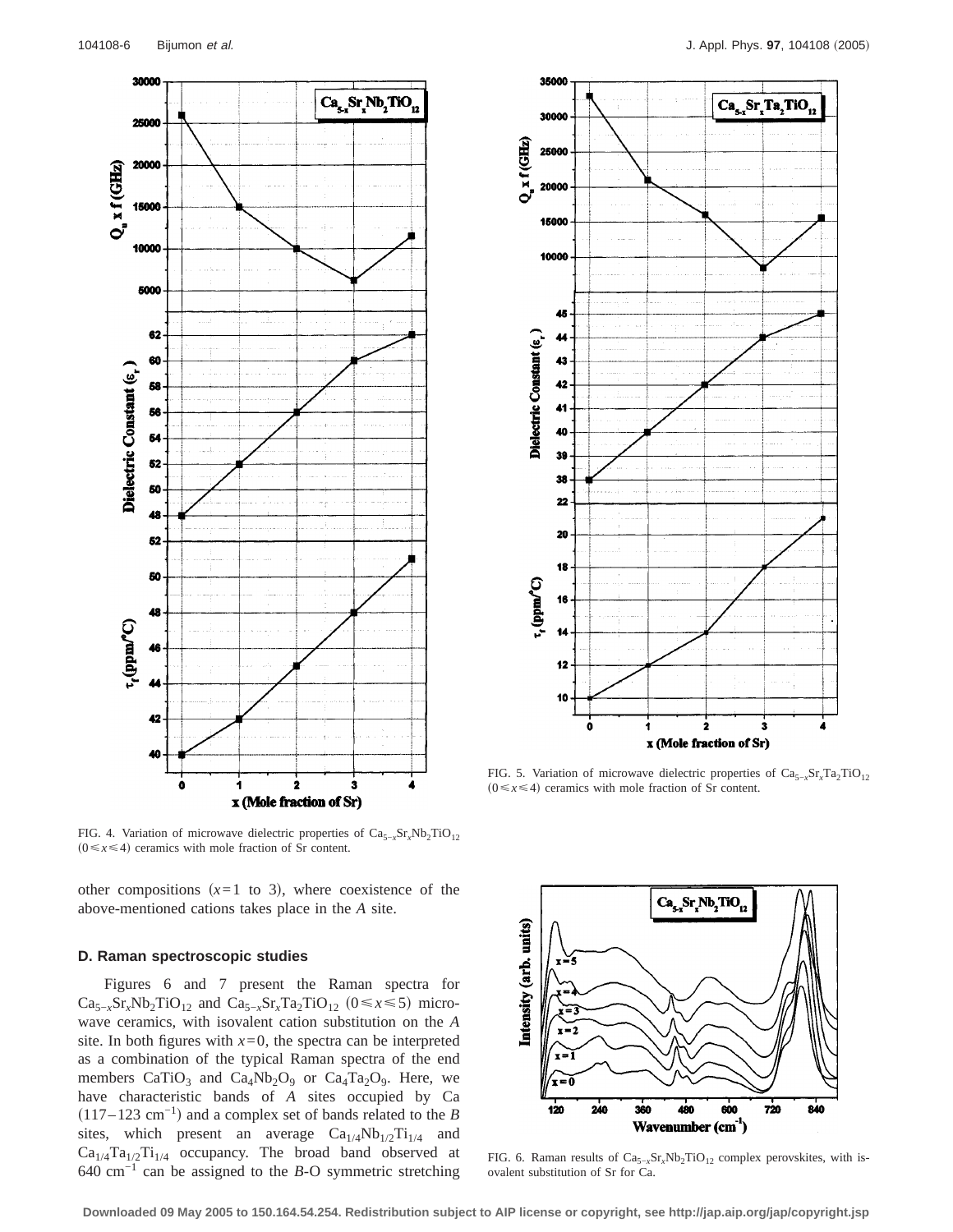

FIG. 7. Raman results of Ca<sub>5−*x*</sub>Sr<sub>*x*</sub>Ta<sub>2</sub>TiO<sub>12</sub> complex perovskites, with isovalent substitution of Sr for Ca.

vibration.<sup>40–42</sup> The bands at 450–455 and 475–485 cm<sup>-1</sup> are assigned to the  $B-O_3$  torsional (bending or internal vibration of oxygen cage) modes, although the frequencies verified in similar perovskites were higher.<sup>40–42</sup> This behavior can be understood as an effect caused by the more distorted coordination environment of *B* sites due to the presence of Ca, Nb/Ta, and Ti in the solid solutions. The bands in the region  $235-370$  cm<sup>-1</sup> are related to the modes associated with rotations of oxygen cage and  $B$ -site ordering.<sup>42</sup> The bands at 530–600 and 750–800 cm−1 correspond to oxygen motion  $(A_{1g} \text{ mode})$ , which can be represented as symmetric and asymmetric "breathing" of the  $BO<sub>6</sub>$  octahedra, respectively. Concerning ordering, it is clear that the bands in the regions 300–400 and  $750-800$  cm<sup>-1</sup> are related to 1:1 ordering, similar to the results of Raman spectroscopic studies carried out by Levin *et al.*<sup>43</sup> and Zheng *et al.*<sup>42</sup> in Ca(Ca<sub>1/3</sub>Nb<sub>2/3</sub>)O<sub>3</sub>and CaTiO<sub>3</sub>-based ceramics, respectively. According to the group-theory analysis for 1:1 superstructures with *Fm*3*m* and 1:2 ordered perovskites with  $\overline{P3}m1$  space group,  $A_{1g}$  and  $F_{2g}$ modes become Raman active due to *B*-site ordering.<sup>44,45</sup> The substitution of Nb by Ta in Fig. 7 with  $x=0$  produced a faint shift to lower frequencies (redshift), as expected. However, an exception has occurred at 798–803 cm−1, corresponding to the  $A_{1g}(O)$  mode, which blueshifted for the ceramic with tantalum. This behavior can be explained by the increase of the force constant or the stiffness of the oxygen octahedra cage, as also verified by Siny *et al.* in  $Ba(Mg_{1/3}Ta_{2/3})O_3$ ceramics.44 Also, the increase in the intensity of the bands at 375 and 750 cm<sup>-1</sup> for compounds with Nb are probably related to a higher short-range ordering. Similar results were observed by Zheng *et al.*<sup>42</sup> for the system  $CaTiO<sub>3</sub>-Sr(Mg<sub>1/3</sub>Nb<sub>2/3</sub>)O<sub>3</sub>.$ 

With Sr substitution, we note first that the spectra for *x*  $=0$  to 4 show all the same number of features. This is compatible with the interpretation that although the structure evolves to pseudocubic for higher *x* values, it remains orthorhombic. The region below 300  $cm^{-1}$  presented interesting changes with Sr substitution. The bands centered at  $98$  (Nb) and 93 cm<sup>-1</sup> (Ta) shifted to lower frequencies with the introduction of Sr for  $x$  up to 4. Also, the peaks at 265 (Nb) and  $255$  cm<sup>-1</sup> (Ta) decreased their intensity and became broader at higher frequencies for increasing  $x$ . When  $x=4$ , bands appeared at 140–160 cm−1 in Nb-based ceramics and at 135–155 cm−1 in Ta-based compounds as a result of a highly distorted structure. These last bands disappeared for the materials with  $x=5$ , and a final shift to higher frequencies occurred for the band at around 95 cm−1, which moved to 118 (Nb) and to 115 cm<sup>-1</sup> (Ta), and the spectra looked different from that of all other compositions. It is in agreement with the XRD pattern that with  $x=5$ ,  $Sr<sub>5</sub>(Nb/Ta)<sub>2</sub>TiO<sub>12</sub>$  does not form, but it is a mixture of  $SrTiO<sub>3</sub>$  and  $Sr<sub>4</sub>(Nb/Ta)<sub>2</sub>O<sub>9</sub>$ . From Figs. 6 and 7, it is evident that the band at  $117-123$  cm<sup>-1</sup> is shifted to higher frequencies with increase in *x*. This region of the spectra reflects the *A*-site environment, as well as probable rotations of the oxygen cage. These results are also in line with the structural characterization that the substitution of strontium by calcium occurs in the perovskite *A* site, which causes strong effects in the band at  $117-123$  cm<sup>-1</sup>. These effects result from the more pronounced distortions in the oxygen octahedra due to the size difference between the isovalent cations Ca and Sr. Increasing the amount of strontium atoms  $(1 \le x \le 4)$ , now in *A* sites, led to higher distortions, shifting the bands continuously to lower frequencies. This behavior is related to the increased global mass in the *A* site due to the substitution of heavier  $Sr^{2+}$  ions in the mixed complex ceramics. On the other hand, the  $A_{1g}(O)$  mode shifted to higher frequencies for increasing Sr content as a result of the volume change (rather than mass), which increased for ceramics with more Sr (see density values in Table I and II). Microwave properties showed interesting results for  $x=4$  (Figs. 4 and 5), with a sudden increase in  $Q_u$ probably associated to the distortions in the octahedra verified by Raman spectroscopy.

The region 300–900 cm−1 presented similar behavior for both Ca<sub>5−*x*</sub>Sr<sub>*x*</sub>Nb<sub>2</sub>TiO<sub>12</sub> and Ca<sub>5−*x*</sub>Sr<sub>*x*</sub>Ta<sub>2</sub>TiO<sub>12</sub> materials. The most important variations were observed in the bands centered at  $455-482$  cm<sup>-1</sup> in niobium-based materials (see Fig. 6) and 450–478 cm<sup>-1</sup> in the tantalum analogue (see Fig. 7). The variations are assigned to  $BO<sub>3</sub>$  torsional modes, which shifted continuously to lower values for  $x=0$  to 4, together with a decrease of the second band. But both these bands disappeared for  $x=5$ . This behavior can be explained if one considers that the larger and heavier  $Sr^{2+}$  interacts with anions less strongly, so reducing the distortion of the octahedra and also of the cell volume (increased densities with  $x$ ). Similarly, the bands in the region  $540-660$  cm<sup>-1</sup> presented the same behavior, and also increased their intensities with Sr introduction. On the contrary, the breathing modes centered at around 800 cm−1 shifted to higher frequencies with Sr substitution by more than 20 cm<sup>-1</sup> when  $x=4$ . But with  $x=5$ , the same mode returns to low frequency and appears at 795 cm<sup>-1</sup>. The mixture phase formation of Ca<sub>5-*x*</sub>Sr<sub>*x*</sub>Nb<sub>2</sub>TiO<sub>12</sub> and  $Ca_{5-x}Sr_xTa_2TiO_{12}$  with  $x=5$  is verified in the Raman spectroscopy by the unusual behavior of shifting and disappearance of certain modes. Thus substituting  $Sr^{2+}$  for  $Ca^{2+}$ caused tilting and distortions in the oxygen cages. In the present work, the presence of only one calcium in the *B* sites and complete substitution of Ca with Sr in the perovskite *A* site when  $x=4$  lead to maximum distortion, which activated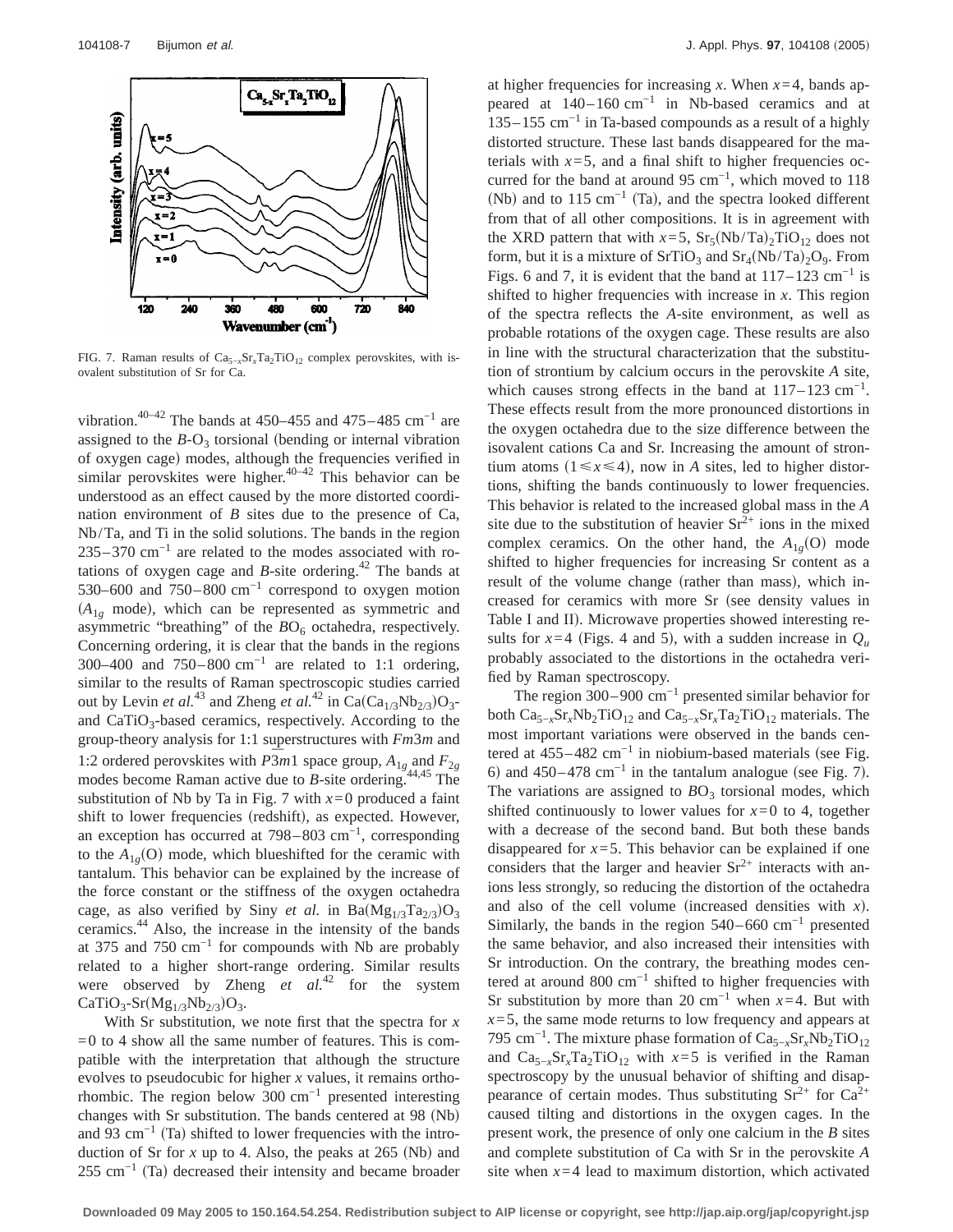forbidden Raman modes at 140–160 cm−1 in  $Ca_{5-x}Sr_xNb_2TiO_{12}$  ceramics and at 135–155 cm<sup>-1</sup> for  $Ca_{5-x}Sr_xTa_2TiO_{12}$  (see Figs. 6 and 7).

The  $A_{1g}(O)$  mode represents a qualitative indication of the degree of *B*-site ordering and, obviously, differences in charge or ionic sizes will influence the distribution of ions on any given site. Ca and Sr atoms present significant differences in their ionic sizes $36$  and the larger the difference, the greater the influence on the vibrational modes, particularly those related to ordering. Zheng *et al.*<sup>46</sup> considered the possibility that the width and the frequency of the  $A_{1g}(O)$ -mode band may be affected by the size distribution of the *A*-site cations. Their conclusions are that the *A*-site ionic distribution influences the degree of short-range order on the *B* site or, also, the size differences in the *A* site could constrict in some manner the octahedra breathing mode to occur in a given range of frequencies. In our case, it is believed that the  $A_{1g}$ (O) mode is a function of the volume cage, which presents the maximum variation for  $x=4$  (complete replacement of Ca with Sr in the *A* site). Finally, correlating this result to the microwave properties, the decrease in  $Q_u$  with Sr introduction (see Figs. 4 and 5) could be an expected result, because its presence alters *A*-site distribution and probably increases the degree of short-range order. This increase is detrimental to  $Q_u$  because it induces anharmonicity and increases phonon damping. Zheng *et al.*<sup>46</sup> and Webb *et al.*<sup>47</sup> reported that the values of  $Q_u$  must increase only when the order changes from short to long range. In this respect, it is interesting to observe the increase in  $Q_u$  for  $x=4$ , with complete introduction of Sr in the perovskite *A* site which probably leads to a long-range order at this composition. The mode at 240 cm<sup>-1</sup> for  $x=0$  for both niobates and tantalates shifts to the low-frequency side as *x* increases. The band almost disappears for  $x=1$ , 2, and 3, but reappears for  $x=4$ . This is in agreement with the assumption that with  $x=0$  and  $x=4$  the perovskite *A* site is occupied by single ions. When  $x=0$ , Ca<sup>2+</sup> ions and with  $x=4$ , Sr<sup>2+</sup> ions occupy the perovskite *A* site, and both compositions have high quality factor. But the difference in ionic radius between the two produces lattice distortions and resultant structural changes, which was verified by XRD as well as Raman spectroscopic studies.

# **E. FTIR analysis**

FTIR results agree well with Raman spectroscopic data, either concerning the conclusions on the structural evolution or on the dependence of vibrational features with cation substitutions. Figures 8 and 9 present the results of FTIR analyses for Ca and Sr mixed-microwave ceramics. As can be seen from Fig. 8, with  $x=0$  the Nb- and Ta-based compounds showed important differences, including a more defined set of bands at 220, 265, 318, 370, 396, 470, 540, 570, and  $670 \text{ cm}^{-1}$ . The frequency region below 150 cm<sup>-1</sup> can be attributed to the  $A$ - $B$ O<sub>3</sub> external mode, while the O- $B$ -O bending modes appear between 170 and 500 cm<sup>-1.48</sup> The highest wave number range,  $500-700$  cm<sup>-1</sup>, is due to the oxygen octahedra-elongation mode; that is,  $BO<sub>6</sub>$  stretching. Tantalum substitution leads to shifting of lower frequencies as expected, as well as increasing the intensities of the bands at



FIG. 8. FTIR results of Ca<sub>5−*x*</sub>Sr<sub>*x*</sub>Nb<sub>2</sub>TiO<sub>12</sub> complex perovskites, with isovalent substitution of Sr for Ca.

370, 470, and 540 cm−1. This behavior can be associated to the stiffness of the oxygen octahedra in  $Ca<sub>5</sub>Ta<sub>2</sub>TiO<sub>12</sub>$  ceramics. Bands below 100 cm−1 and above 600 cm−1 are difficult to assign due to instabilities in the measurements, with consequent poor quality.

The spectra of both niobates and tantalates show similar behavior. Strontium substitution leads to a better definition of the bands at around  $150 \text{ cm}^{-1}$  and in the range 220–320 cm−1, with a maximum at *x*=4. Also, lattice distortions caused by substitution of Ca by Sr increased the band at 350–360 cm−1. Shifts occurred especially in the dip, centered at 490 cm<sup>-1</sup> for Nb-based ceramics (see Fig. 8) and at 480 cm<sup>-1</sup> for Ta ceramics (see Fig. 9). Also, it is interesting to note the increase of the band at 550 cm−1, which is related to the oxygen octahedral-elongation modes. Stronger bands at 150 and 220–320  $cm^{-1}$  are as a result of the perturbations in the O-metal-O bending modes (inner mode vibrations) on the *B* sites, as well as in the band at around 350 cm<sup>-1</sup>. The maximum distortions at  $x=4$  coincide with the sudden increase observed in  $Q_u$ , and verified with the particular features formed in Raman spectra. This frequency range can be considered as specific for ordered structures, and their strength can be used as a relative measure of this ordering.<sup>48</sup> The frequency shifts observed around 480 and 550  $cm^{-1}$  in the FTIR spectra can be related to the  $BO_3$  torsional  $(\nu_2)$  and



FIG. 9. FTIR results of Ca<sub>5−*x*</sub>Sr<sub>*x*</sub>Ta<sub>2</sub>TiO<sub>12</sub> complex perovskites, with isovalent substitution of Sr for Ca.